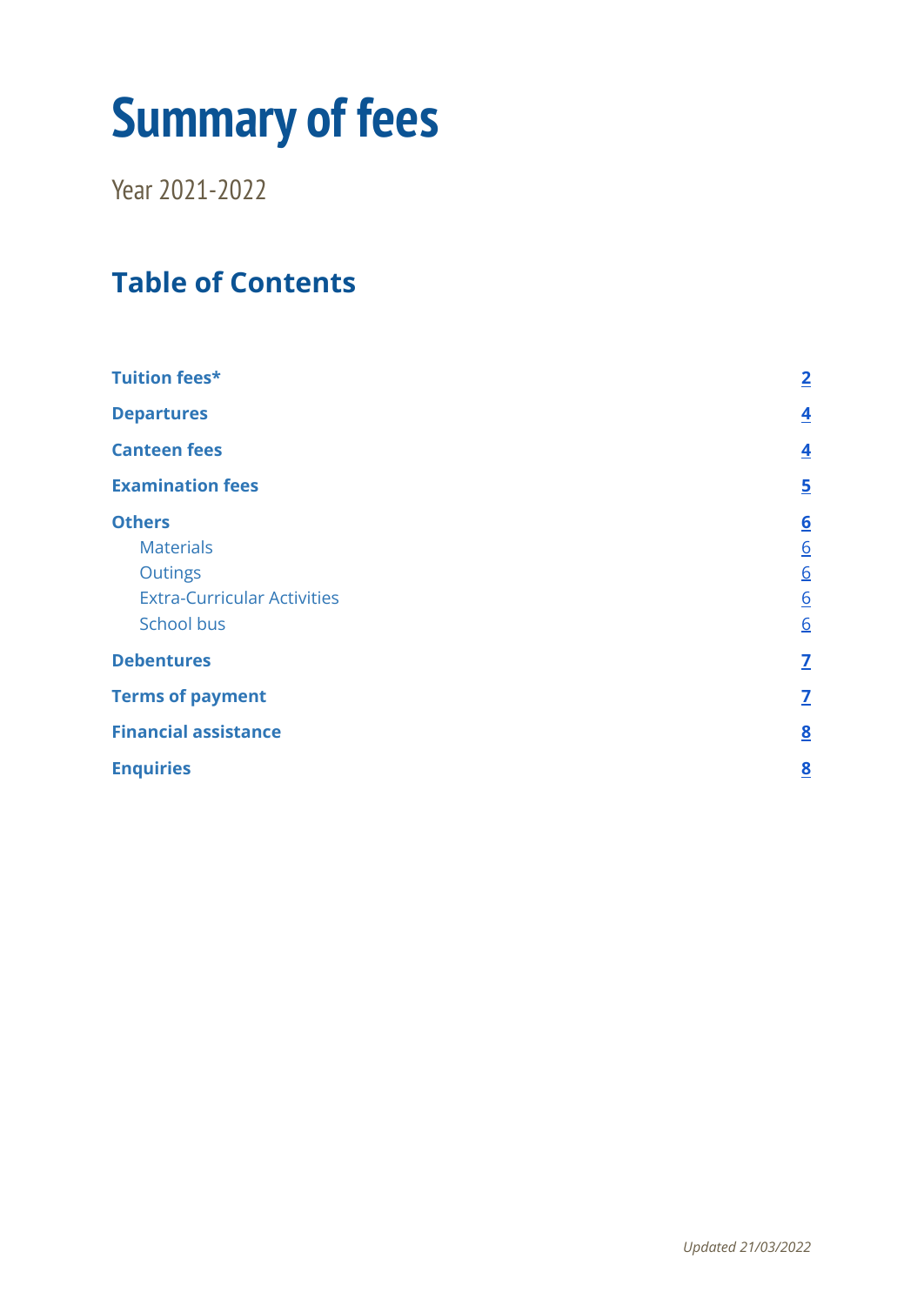## <span id="page-1-0"></span>**Tuition fees**

| <b>French</b><br><b>Stream</b>                       | <b>Maternelle</b><br>Petite &<br>Moyenne<br>section*                  | <b>Maternelle</b><br>Grande<br>section                                | <b>Primaire</b><br>CP to CM2                                          | <b>Collège</b><br>6 <sup>ème</sup> to 3 <sup>ème</sup>                | Lycée<br>$2^{nde}$ to<br>Terminale                                    |
|------------------------------------------------------|-----------------------------------------------------------------------|-----------------------------------------------------------------------|-----------------------------------------------------------------------|-----------------------------------------------------------------------|-----------------------------------------------------------------------|
| Standard<br>tuition fees<br>(Annual/<br>termly)      |                                                                       |                                                                       | \$106,355<br>Term 1: \$42,541<br>Term 2: \$31,907<br>Term 3: \$31,907 | \$122,367<br>Term 1: \$48,947<br>Term 2: \$36,710<br>Term 3: \$36,710 | \$149,721<br>Term 1: \$59,889<br>Term 2: \$44,916<br>Term 3: \$44,916 |
| BIM, BPH, SIA<br>tuition fees<br>(Annual/<br>termly) | \$116,268<br>Term 1: \$46,508<br>Term 2: \$34,880<br>Term 3: \$34,880 | \$120,919<br>Term 1: \$48,367<br>Term 2: \$36,276<br>Term 3: \$36,276 | \$117,522<br>Term 1: \$47,008<br>Term 2: \$35,257<br>Term 3: \$35,257 | \$136,440<br>Term 1: \$54,576<br>Term 2: \$40,932<br>Term 3: \$40,932 | \$166,938<br>Term 1: \$66,776<br>Term 2: \$50,081<br>Term 3: \$50,081 |

*In Primary, we offer the following sections: Immersive Bilingualism (BIM), Bilingual parity exposure (BPH) and American international section (SIA, former OIB).*

*In Secondary, we offer the following sections: European languages and cultures (LCE), European section (EURO), Oriental section (SO) and American international section (SIA, former OIB).*

| <b>International</b><br><b>Stream</b> | <b>Nursery &amp; RC</b> | Year $1 - 6$     | <b>Year 7 - 11</b><br>(IGCSE) | <b>Year 12 - 13</b><br>(IB) |
|---------------------------------------|-------------------------|------------------|-------------------------------|-----------------------------|
| <b>Tuition fees</b>                   | \$120,956               | \$125,794        | \$160,760                     | \$201,085                   |
| (Annual/termly)                       | Term 1: \$48,382        | Term 1: \$50,318 | Term 1: \$64,304              | Term 1: \$80,433            |
|                                       | Term 2: \$36,287        | Term 2: \$37,738 | Term 2: \$48,228              | Term 2: \$60,326            |
|                                       | Term 3: \$36,287        | Term 3: \$37,738 | Term 3: \$48,228              | Term 3: \$60,326            |

Tuition fees are invoiced at the beginning of each of the 3 terms in an Academic Year, being the first term of 4 months starting in August/September, the second term of 3 months starting in January and the third term of 3 months starting in April.

Tuition Fees shall be pro-rated in respect of Students who join during the course of a Financial Period.

Parents undertake to pay the full Tuition Fees invoiced for a term of the Academic Year which corresponds to each Financial Period by the date stated in the invoice. In the event the student ceases to be enrolled at FIS during a Financial Period for any reason whatsoever, there shall be no reimbursement or refund of Tuition Fees already paid.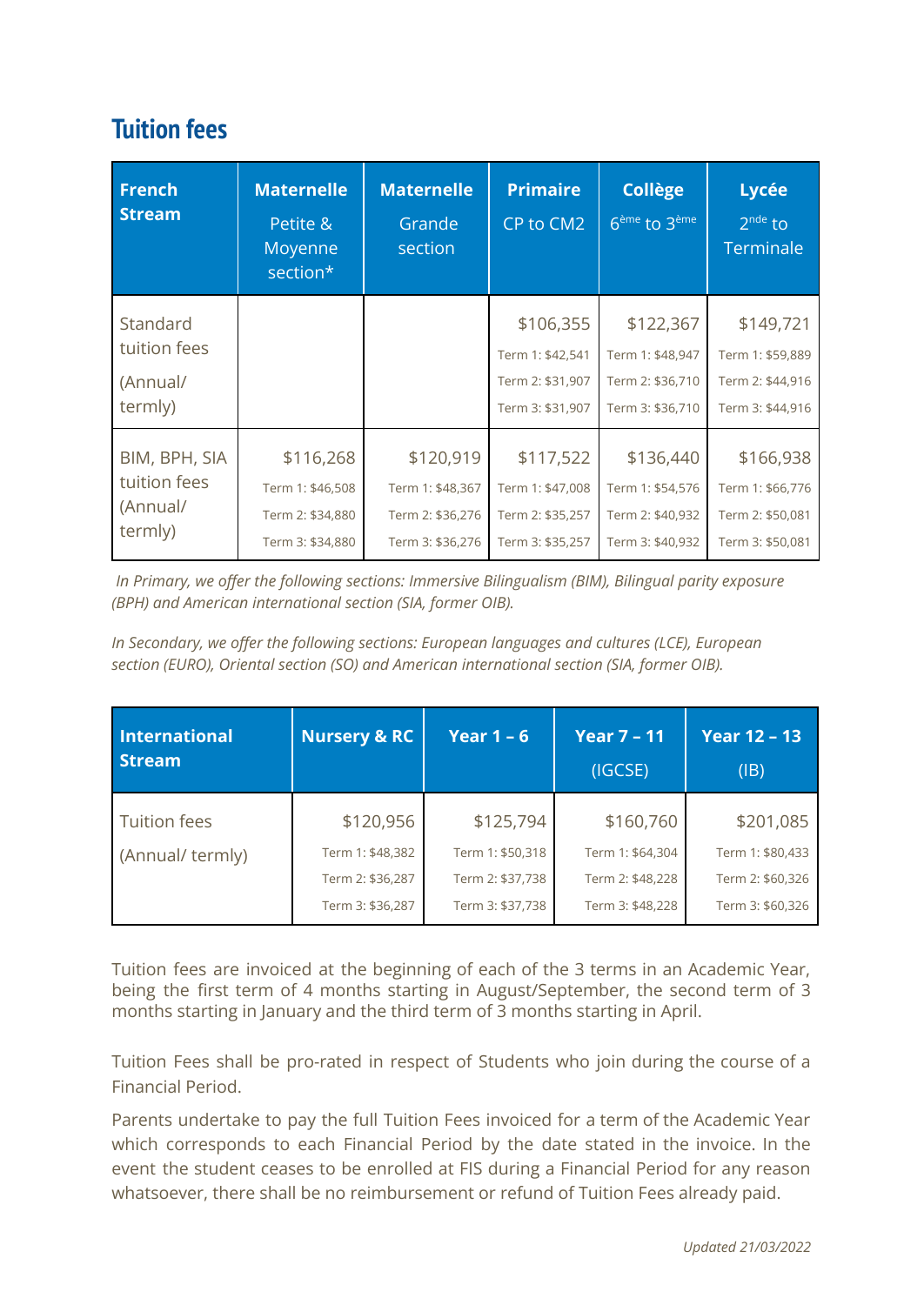#### **Arrival during the course of the School Year**

- 1st financial period from 01 September to 31 December:
- Arrival before the 01 November: The school fees are due in full for the corresponding financial period.
- Arrival after the 31 October: The school fees will be calculated pro rata for the number of calendar days of that financial period.
- 2nd financial period: from 01 January to 31 March
- Arrival before the 15 February: The school fees are due in full for the corresponding financial period.
- Arrival after the 14 February: The school fees will be calculated pro rata for the number of calendar days of that financial period.
- 3rd financial period: from 01 April to 30 June
- Arrival before the 15 May: The school fees are due in full for the corresponding financial period.
- Arrival after the 14 May: The school fees will be calculated pro rata for the number of calendar days of that financial period.

More details at <https://www.fis.edu.hk/admission/tuition-fees/>

#### **Siblings discount**

A 10% discount on Tuition Fees is granted for the Tuition Fees of the third child of the same family enrolled at FIS, and a 15% discount for the tuition fees of the fourth, and every subsequent child of the same family.

#### **New applicants**

Application fee: \$2,200 per student, non-refundable and non-transferable, paid upon application for admission.

Assessment fees:

- For pupils applying to French stream bilingual classes: \$500 per student, non-refundable and non-transferable
- For pupils applying to International stream classes: \$1,000 per student, non-refundable and non transferable

Advance payment: In order to confirm a place, a non-refundable and non-transferable advance payment of \$25,000 per student for tuition fees has to be made to FIS.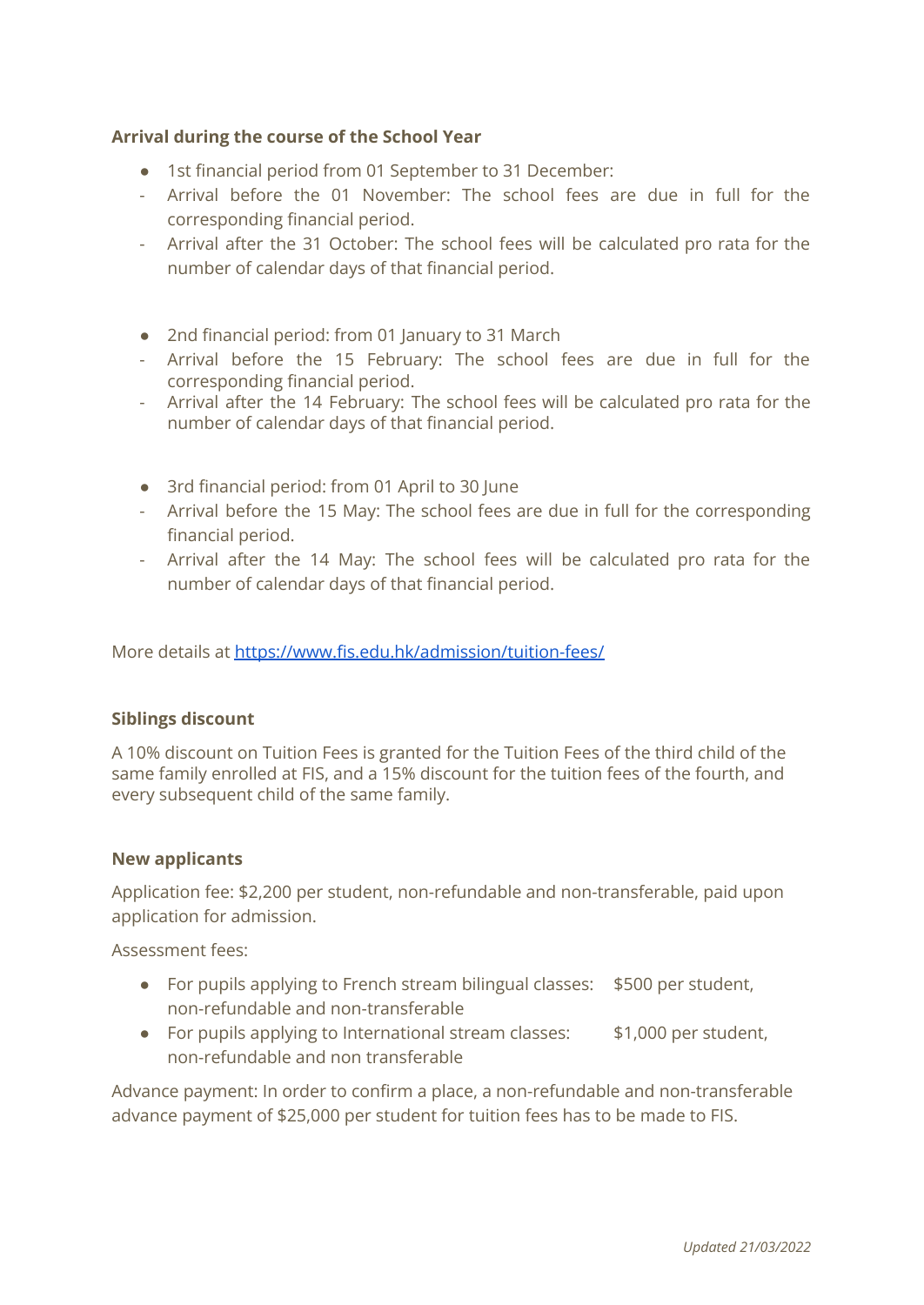## <span id="page-3-0"></span>**Departures**

Parents may request withdrawal of the student from enrolment at FIS by submitting a Student Withdrawal Notice within the prescribed time periods set out below. A withdrawal notification sent by any other means, such as an email, a notice form, a letter or verbal notice, shall not be valid.

Parents shall submit the Student Withdrawal Notice to FIS within the following time periods:

- On or before 31st October for withdrawals at or before the end of the 1st Financial Period; or
- On or before 31st January for withdrawals at or before the end of the 2nd Financial Period; or
- On or before 31st March for withdrawals at or before the later of: (1) the end of the 3rd Financial Period; or (2) the start of the 1st Financial Period in the following Academic Year.

Failure to submit the Student Withdrawal Notice within the prescribed deadline will result in a fee being imposed as payment in lieu of notice for the period from the relevant withdrawal notice deadline date until the date of receipt of the late notice (representing FIS' administrative costs involved in late withdrawal of a student), in accordance with the following amounts:

- up to one month late: a sum equivalent to one month of the applicable Tuition Fees; and
- more than one month late: a sum equivalent to two months of the applicable Tuition Fees.

Payments in lieu of notice shall not be offset against any FIS Fees which are payable. For the avoidance of doubt, the payment in lieu of notice shall be paid by the person or Corporate Holder responsible for the payment of Tuition Fees.

<span id="page-3-1"></span>More details at <https://www.fis.edu.hk/admission/tuition-fees/>

## **Canteen fees**

FIS shall be responsible for enrolment and maintenance of the Online System and collecting the canteen fees. Fees shall be paid on a yearly or termly basis in advance for each term by credit card directly on the Online System (link provided by email).

Compass shall be responsible for providing the Lunch Meal and ensuring the quality, variety and provenance of the Lunch Meal and the Snacks.

More details at <https://www.fis.edu.hk/practical-information/>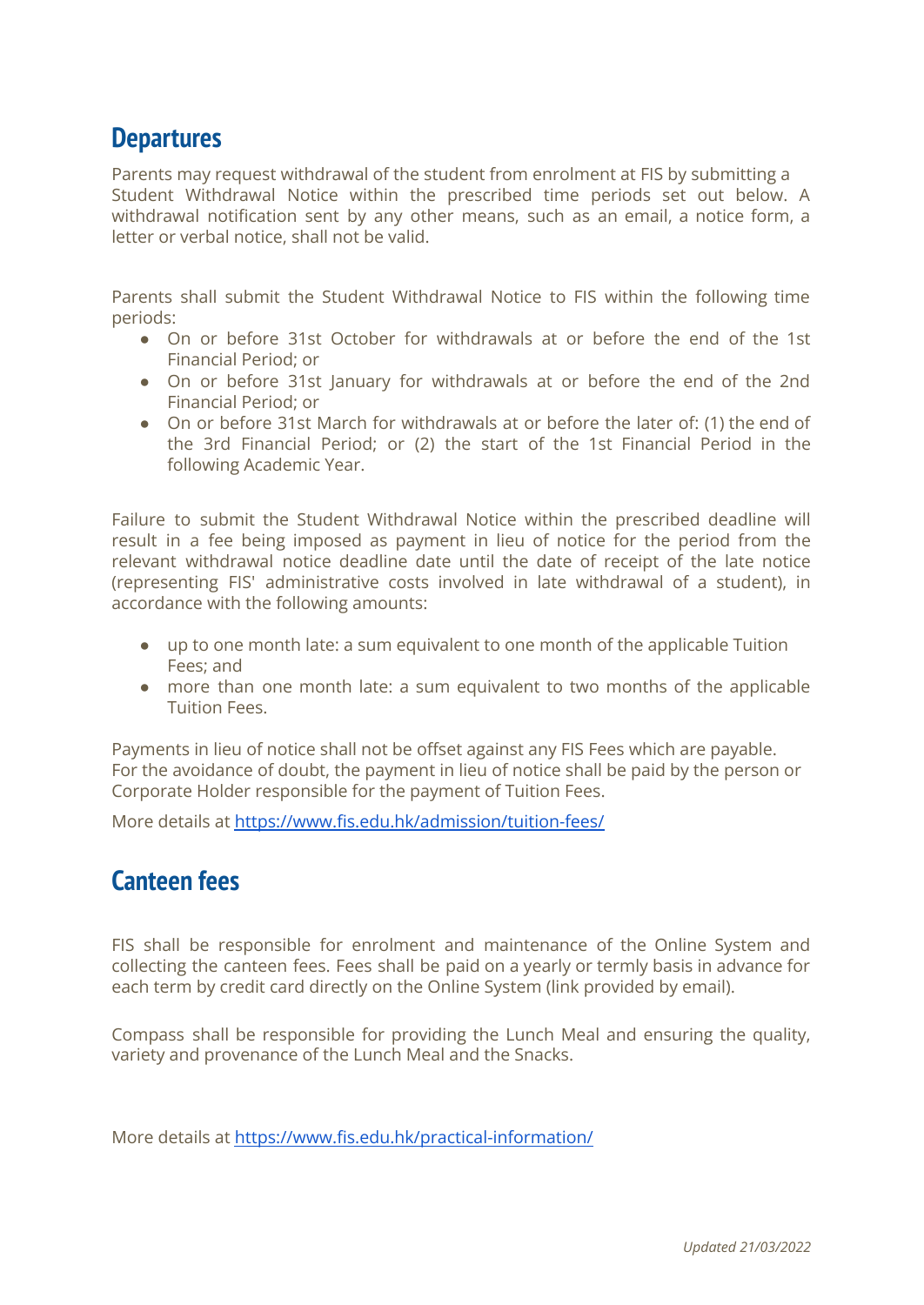# **Examination fees**

| <b>Examens français</b>                                                           |                 |
|-----------------------------------------------------------------------------------|-----------------|
| Brevet des collèges                                                               | \$900           |
| Epreuves Anticipées du Baccalauréat                                               | \$2,860         |
| Baccalauréat                                                                      | \$6,730         |
| Baccalauréat Option Internationale                                                | \$7,610         |
| For external candidates, an additional charge apply                               | \$1,000         |
| <b>International Baccalaureate</b>                                                | \$9,000         |
| <b>Cambridge exams</b>                                                            |                 |
| IGCSE (per subject)                                                               | \$668           |
| ICE (International Certificate of Education)                                      | \$513           |
| Key English Test (KET)                                                            | \$1,500         |
| Preliminary English Test (PET)                                                    | \$1,500         |
| First Certificate in English (FCE)                                                | \$2,300         |
| <b>Alliance Française Exams</b>                                                   |                 |
| Diplôme d'Etude en Langue Française (DELF A2)                                     | \$850           |
| Diplôme d'Etude en Langue Française (DELF B1-B2)                                  | \$1,150-\$1,400 |
| <b>Others</b>                                                                     |                 |
| Assessment for other schools                                                      | Min. \$1,350    |
| HSK (depend on the level)                                                         | \$260 to \$560  |
| University Application (UCAS)                                                     | N/A             |
| DELE Spanish A2/B1/B2                                                             | \$1,480-\$1,850 |
| Attestation de sécurité routière (ASR) applicable<br>only for external candidates | \$500           |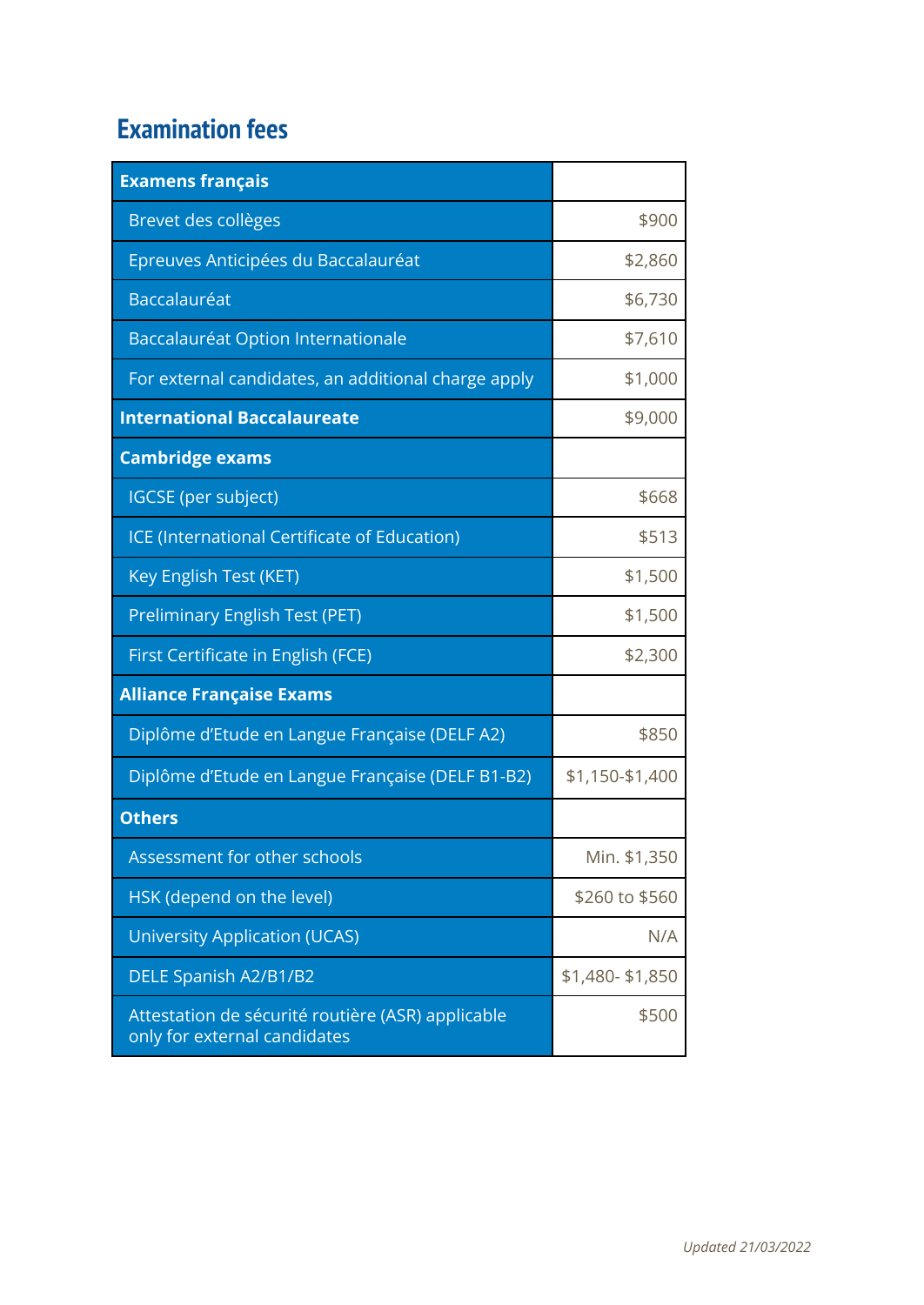# <span id="page-5-0"></span>**Others**

#### <span id="page-5-1"></span>**Materials**

School and PE uniforms are provided and invoiced by independent suppliers. All orders and payments shall be sent directly to them.

The FIS PE summer uniform is mandatory for all students and should be ordered from Uniform Station Ltd. More details at <https://www.fis.edu.hk/practical-information/>

From time to time, FIS proposes optional materials or services such as dental visits, yearbooks and UCAS applications. Applicable fees are communicated on a case-by-case basis. Postage to other schools is charged from \$350.

For renewal of a lost Access Card, the replacement cost is \$100.

## <span id="page-5-2"></span>**Outings**

Students may be involved in outings or in extended overnight field trips whether locally or abroad, some of which are an integral part of the curriculum. Participation fees may be invoiced for such outings and trips.

#### <span id="page-5-3"></span>Extra-Curricular Activities

All ECA Fees shall be invoiced either by the beginning of October in any given Academic Year for ECAs which take place over the first semester or over the entire Academic Year, or on or before the 15th of April for ECAs which take place only in the second semester.

<span id="page-5-4"></span>More details are available a[t](https://www.fis.edu.hk/en/extra-curricular-activities) <https://www.fis.edu.hk/extracurricular-activities/>

#### School bus

The school bus service is provided by independent bus companies. More details at <https://www.fis.edu.hk/practical-information/>

Application forms and bus fees should be sent directly to the bus companies.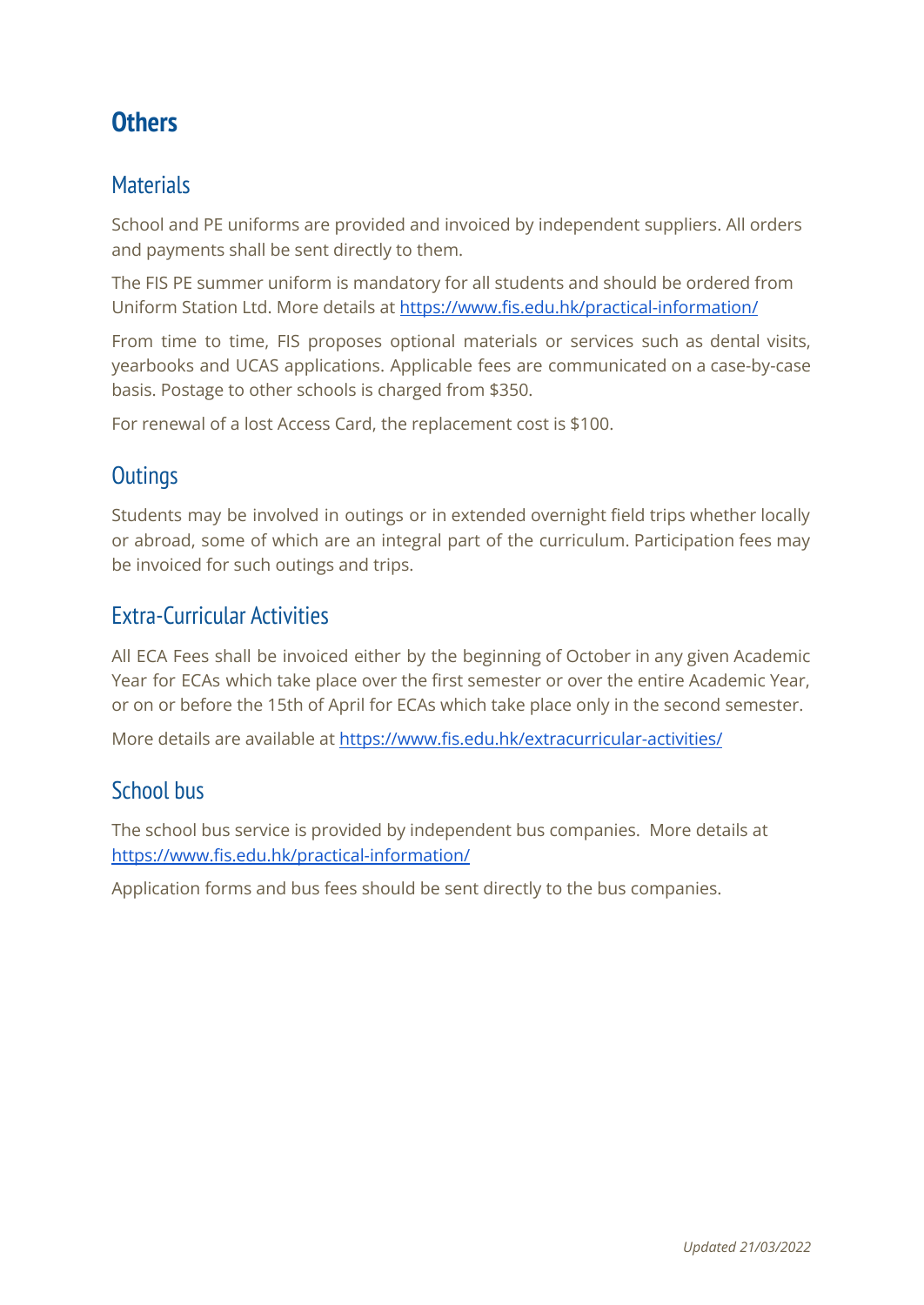### <span id="page-6-0"></span>**Debentures**

| Corporate debenture | \$250,000 |  |
|---------------------|-----------|--|
| Private debenture   | \$90,000  |  |

One debenture for each child attending FIS must be either nominated or acquired before entry. The full debenture amount must be settled in June for school intake that August or September.

All debentures are refundable. FIS is entitled to postpone repayment for a period of ten (10) years.

FIS reserves the right to deduct any outstanding monies from the redemption value of the debenture.

#### **Corporate debenture, category A**

Category A debentures are to be purchased by a company registered in Hong Kong.

These corporate debentures are transferable to another pupil upon payment of a reallocation fee of \$25,000.

A reallocated debenture must be upgraded to the current value, as necessary, prior to the student starting at FIS.

#### **Private debenture, category B**

Category B debentures are for Parents paying the student's FIS Fees. No corporate payment is accepted for this category of debenture or student's Tuition Fees when a private debenture is chosen. This type of debenture is not transferable to another student.

# <span id="page-6-1"></span>**Terms of payment**

All invoices shall be paid within thirty (30) days after the date of the invoice issued by FIS.

FIS shall send invoices to Parents through the Parent Portal and by email only. Parents are responsible for ensuring they have access to the Parent Portal and provide FIS with a current email address.

All payments to be made to FIS in accordance with the Terms and Conditions shall be made in the currency as designated on the invoice. Any charges (including but not limited to bank transfer charges, foreign exchange conversion charges…) shall be borne by the remitter.